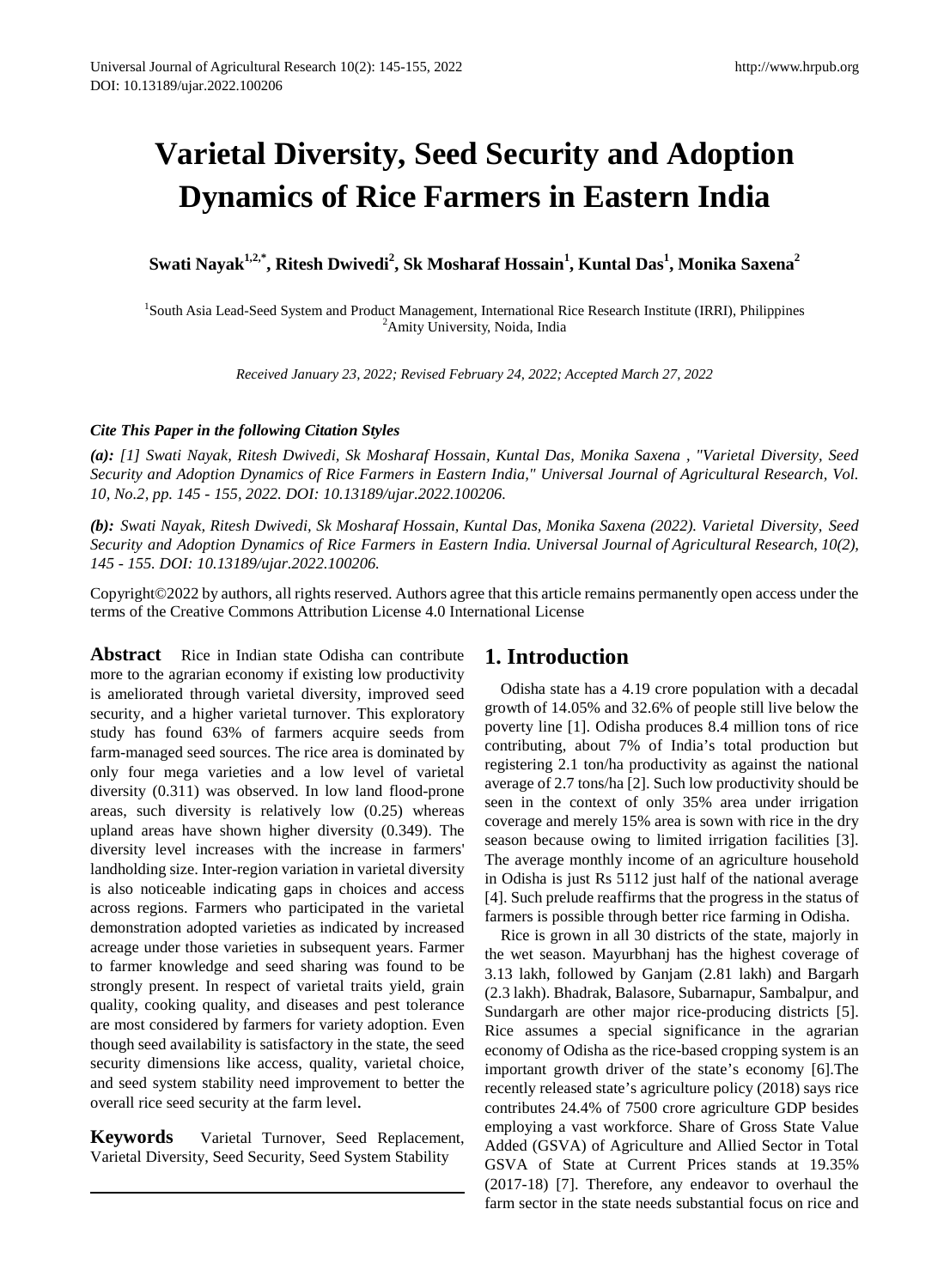its growers. However, the poor seed replacement and low varietal turnover, institutional challenges of farmers to access quality seeds are major rice development impediments in the state [8]. These are the major challenges in boosting rice productivity and making it poorly comparable with other agriculturally progressive states in India.

## **Study Objectives**

In view of the aforesaid context, the study had following four objectives to attain.

- (a) To profile rice farmers with regard to land resource endowment, currently grown varieties and incidence of abiotic stresses.
- (b) To assess farm level varietal diversity across districts, ecologies, and farmers' category.
- (c) To analyze the seed source, adoption dynamics and varietal trait preference of farmers.
- (d) To evaluate the rice seed security at farmer's level.

# **2. Materials and Methods**

## **2.1. Farmers' Profile**

Simple descriptive statistical tools were used for the basic profile of the farmers using data on gender, caste landholding size, rice varieties they grow, and occurrence of abiotic stress at the farm level.

#### **2.2. Determination of Varietal Diversity**

There are a quite few methodical tools to evaluate concentration (specialization) or diversification of a component in a specific space and time. Herfindal, Ogive, entropy, and Simpson index are some of the popular indices widely used in agriculture to measure crop diversification [9]. The most often used Simpson diversity index which is essentially a derivation of the Herfindal index was employed in this study to numerically assess the diversification of rice varieties in the state [10].

Diversity in varieties at the farmer level indicates the adoption and spread of varieties by individual farmers [11]. A higher diversity index reflects a wider choice of varieties of the farmers. This can be further disaggregated at the ecology level to understand how the varietal diversity index differs across ecologies. Simpson diversity index (SDI) assesses the degree of concentration of varieties at farm level in different ecologies [12]. The same index is often used to measure the extent of diversification. An SDI of 0 measures no varietal diversity whereas the value towards 1 tells a higher degree of diversity meaning the farmer is growing a large number of varieties in his land of different ecologies. The mathematical expression for this index is

$$
SDI = 1 - \sum_{i=1}^{n} p^2
$$

 $P_i$  is the proportionate area of the i<sup>th</sup> variety and total cultivated area; n is the total number of varieties grown by the farmers in a particular ecology.

## **2.3. Seed Source, Adoption Dynamics, and Varietal Trait Preference of the Farmers**

Major seed sources data were analysed and graphed to show the distribution of different seed points from where farmers meet their requirements. In comprehending the adoption dynamics, farmer to farmer seed sharing/exchange data was examined to infer how a farmer with tested experience of an improved variety can play a catalytic role in the dissemination of that variety. With a frequency analysis on the most preferred channels to acquire knowledge about a new variety, the best route for varietal dissemination was inferred and presented with a graph. The varietal trait preference was studied with data on farmers' best three trait choices about a variety. These data were categorized and visualized using a tree map that shows the concentration of different trait choices of farmers when they are in search of a new variety. The required primary data were collected from about 3000 farmers, sampled proportionately from 20 districts.

#### **2.4. Seed Security of the Farmers**

The seed security of a farm family exhibits direct bearings on food and nutrition security. Seed security is a critical enabler in building a more food secure farm community. However, unlike measuring food security, the domain of seed security has some computational difficulties [13]. The household-level of seed security in this study has employed the measurement framework proposed in the consultation workshop on seed security assessment by FAO in 2013. Seed security is vital for farm growth in Odisha [14].

## **2.5. How is Seed Security Defined?**

Building on the seed security framework of FAO, a household can be said seed secure when it has sufficient and uninterrupted access to quality seeds of its choices and the seed system is adequately resilient to serve the farmers even in the context of shocks and vulnerability. Thus a resilient system should meet seed demand even when seed production or crop season is hit by climatic or non-climatic shocks. This further implies seed security of a farmer needs to be counted on five interlinked parameters—seed availability, seed access, seed quality, varietal suitability, and stability of the seed system. These indicators as defined and included in the study can be understood from the tabulated brief below. The definition and concepts of these parameters are largely derived from the internationally recognized food security framework. Worthwhile to mention here is that, in this study, the seed security analysis is conducted for rice seed only.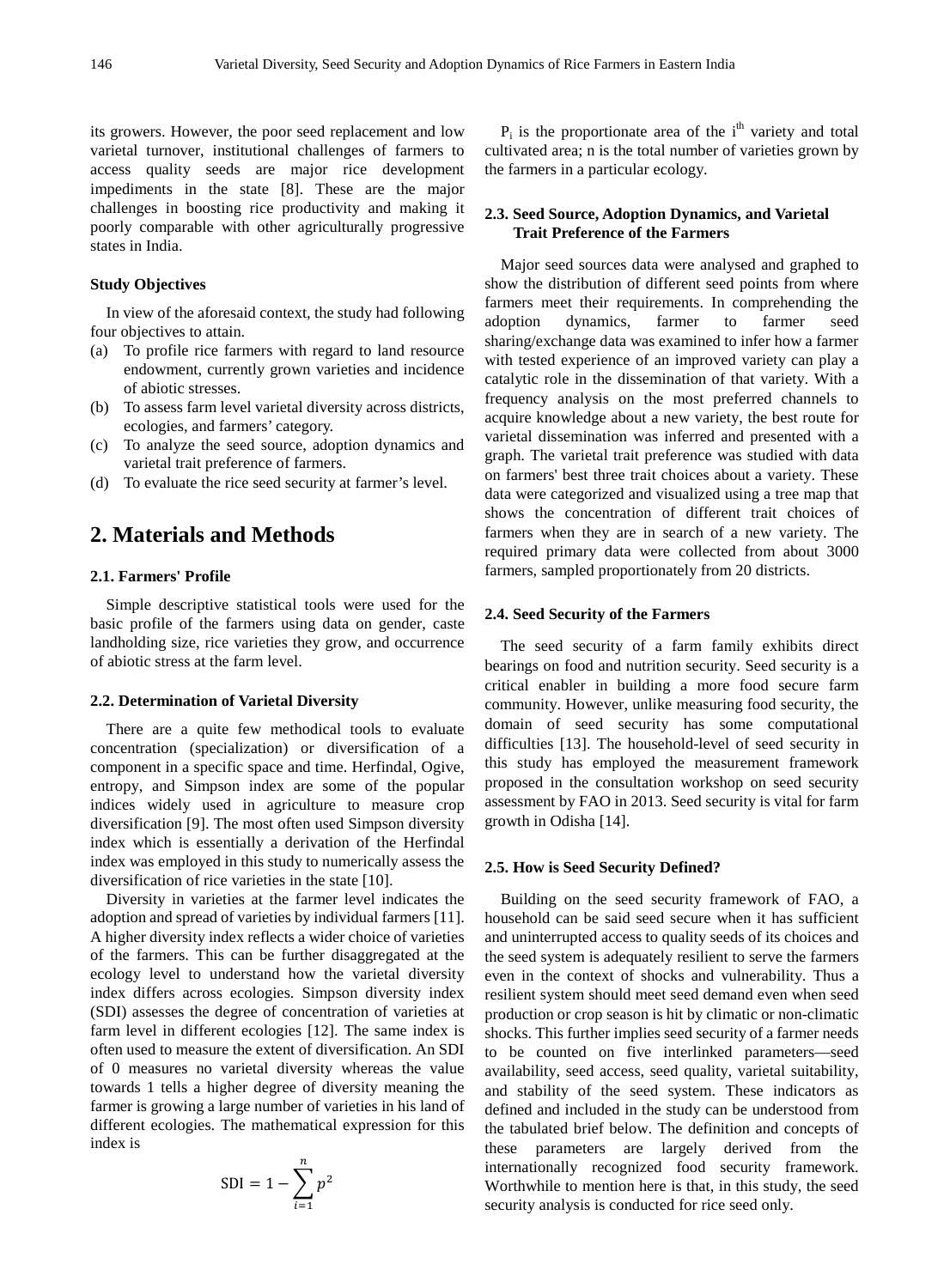Each respondent was asked to score their attainment of these five indicators **(Table 1)** using a 10-point scale with 0 being lowest and 10 the highest. Such rating for all indicators was a memory-based perceptual assessment of farmers. The mean scores of each parameter plotted in a radar diagram to create a seed security pentagon depicting how seed secures the farmers are in the study area.

Table 1. Key Parameters of Seed Security

| #              | Parameter                   | Description                                                                                                                                                                                                                                                                                                                           |
|----------------|-----------------------------|---------------------------------------------------------------------------------------------------------------------------------------------------------------------------------------------------------------------------------------------------------------------------------------------------------------------------------------|
| 1              | Seed<br>Availability        | It implies, adequate quantity of seed is<br>available in the form of farm-saved seeds,<br>stock of fellow farmers, local seed outlets<br>(both private and public) in close<br>proximity of the farmers. This availability<br>however may not be always accessed by<br>farmers because of knowledge deficit,<br>poor purchasing power |
| $\overline{c}$ | Seed Access                 | Ability of a farmer to acquire quality seeds<br>of the preferred variety, either through<br>exchange, purchase, social networks etc.                                                                                                                                                                                                  |
| $\mathbf{3}$   | Seed Quality                | seed encompasses—Physical<br>Quality<br>purity (clean and free from inert<br>materials), assured germination level (at<br>least 85% germination observed), Varietal<br>purity (not a mixture of varieties), Good<br>seed health (seed is free from insects and<br>plant pathogens(                                                    |
| 4              | Varietal<br>Suitability     | It exists, when a variety meets a range of<br>farmers preferred desirable traits                                                                                                                                                                                                                                                      |
| 5              | Stability of<br>Seed System | This indicator essentially measures the<br>strength how the first four parameters are<br>ensured when the seed system experiences<br>shocks like drought, flood or a major<br>system inefficiency.                                                                                                                                    |

# **3. Results and Discussion**

## **3.1. Basic Demographic Details of the Farmers**

Gender and Age: In the survey, 61%farmers were male and 39% were women, representing a satisfactory gender representation. Age-wise, respondents were mostly in the age bracket of 19-59 years and only 14% of farmers aged 59 years or above. The mean age of the farmers was estimated to be 45 years. The average years of schooling of sampled farmers were 5.69.

#### **3.2. Farmers' Category**

Keeping with state and national level trends, marginal and small farmers have a high concentration in the study. These two together constitute around 73% of all farmers. Medium and large farmers owning more than 4 ha land have less than 1 percent representation among all farmers **(Table 2).**

Farmers who are in possession of less than a hectare constitute 67% of the total farmers, merely 7% of farmers reported to have owned two hectares or more land. Smaller landholdings with an average family size of 4.2, induce the incidence of poverty as indicated by 80% of farmers listed as BPL cardholders. The ST (91%), SC (89%), and OBC (72%) farmers were reported to be poorer than general category farmers.

**Table 2.** Share of different categories of farmers

| Category of farmer          | Frequency | Percent | Cumulative % |
|-----------------------------|-----------|---------|--------------|
| Marginal (less than<br>1ha) | 1,960     | 66.87   | 66.87        |
| Medium $(4-10$ ha)          | 21        | 0.72    | 67.59        |
| Semi Medium (2-4 ha)        | 181       | 6.18    | 73.76        |
| Small $(1-2)$ ha)           | 765       | 26.10   | 99.86        |
| Large (more than 10)<br>ha) |           | 0.14    | 100          |
| Total                       | 2.931     | 100.00  |              |

## **3.3. Types of Varieties**

Age of the variety has a significant bearing on crop performance because of progressive genetic erosion and susceptibility to plant pathogens over time. The study followed a simple notion to classify the farmers-grown varieties based on their age calculated using the year of their notification. A variety of fewer than 10 years from the date of notification is considered a modern variety and others are categorized as older varieties. The emphasis here is to probe how different categories of farmers have been growing these two classes of varieties. Notably, the cultivation of MV among marginal farmers is the highest (40.92%) among all other categories even though their farm size is smaller. The proportion of farmers other than marginal, who have grown MV ranges from 31.49% (Semi-medium) to 38.1% (medium). When all categories of the farmer are combined, 61.85% of them still are growing older varieties **(Table 3).**

**Table 3.** Varietal share among various categories of farmers

| Category of      | Modern         | Older varieties | Total |
|------------------|----------------|-----------------|-------|
| farmer           | varieties (MV) | (OV)            |       |
| Marginal         | 802 (40.92%)   | 1,158 (59.08%)  | 1,960 |
| $(<1$ ha)        |                |                 |       |
| Medium           | 8 (38.10%)     | 13 (61.90%)     | 21    |
| $(4-10$ ha)      |                |                 |       |
| Semi Medium      | 57 (31.49%)    | 124 (68.51%)    | 181   |
| $(2-4)$ ha)      |                |                 |       |
| Small $(1-2$ ha) | 251 (32.81%)   | 514 (67.19%)    | 765   |
| Large $(>10$ ha) |                | $4(100\%)$      | 4     |
| Total            | 1,118 (38.15%) | 1,813 (61.85%)  | 2,931 |

#### **3.4. The Extent of Abiotic Stress**

Abiotic stress in Odisha is an important impediment to rice farming. Drought and flood are the major such abiotic stresses farmers face frequently [15]. Of all 2931 farmers, 1175.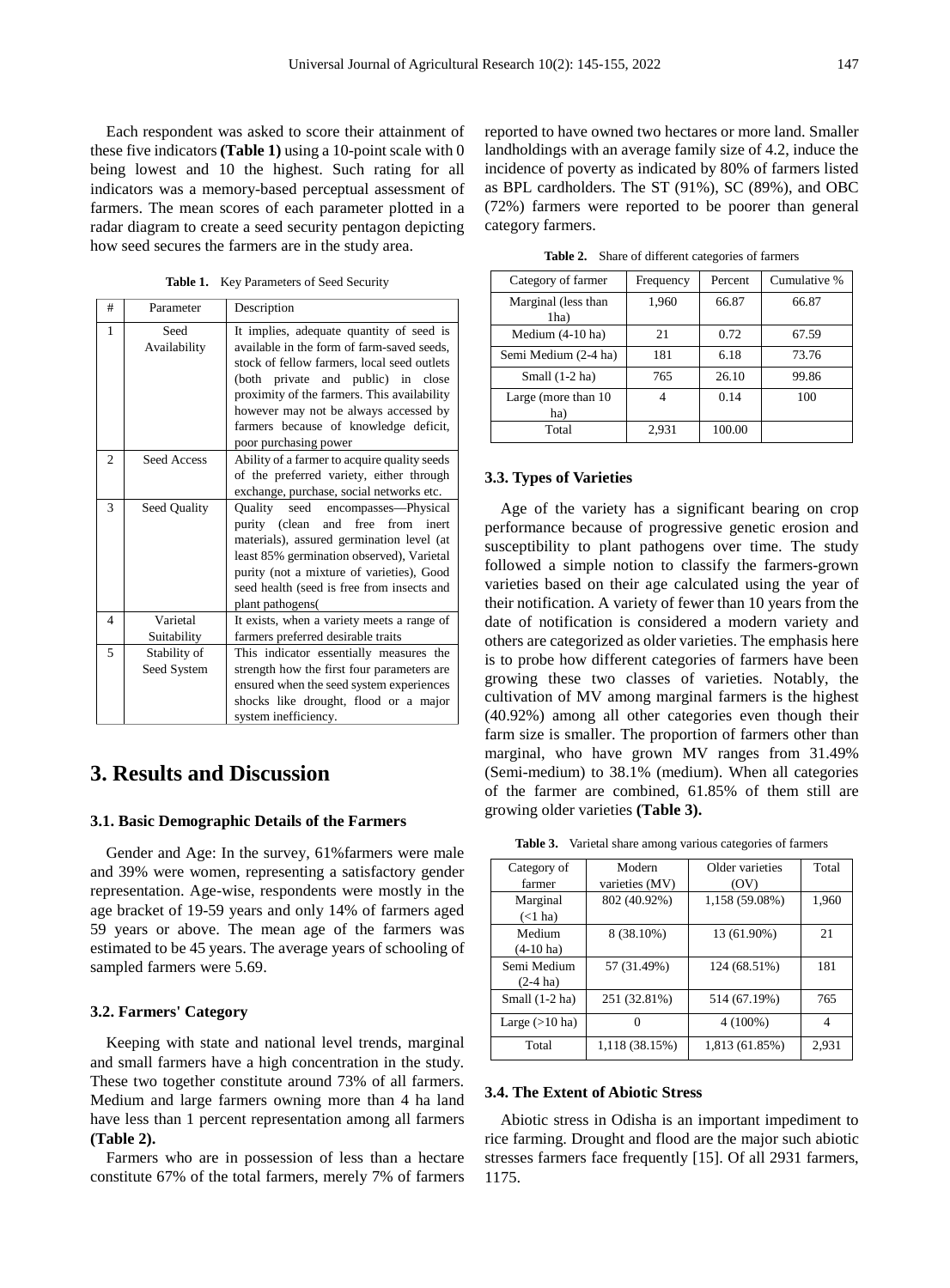| Land type       | Drought       | Flood        | None          | Salinity     | Total |
|-----------------|---------------|--------------|---------------|--------------|-------|
| 162<br>Low land |               | 109<br>229   |               | 10           | 510   |
| Medium land     | 506           | 383          | 623           |              | 1513  |
| Upland          | 507           | 20           | 381           |              | 908   |
| Total           | 1175 (40.09%) | 511 (17.43%) | 1223 (41.73%) | $11(0.38\%)$ | 2931  |

**Table 4.** Different abiotic stress and its prevalence



**Figure 1.** Major rice varieties in Odisha

(40.09%) reported that their land is vulnerable to drought. However, only 17.43% respondents (majorly from coastal districts) said flood has hit at least one in last three years. Salinity which is an adverse phenomenon in sea shore, is not a major abiotic stress as revealed in the study **(Table 4).**

#### **3.5. Rice Varieties Grown in Wet Season**

It was observed that farmers have grown as many as 107 varieties in Kharif season. In the same year, state seed corporations had sold only 44 varieties, suggesting there are many varieties not being in the seed chain but being cultivated by farmers. These varieties could be farmers-saved local varieties and varieties being sold by private seed companies. However, 13 major varieties have the maximum coverage (95.5%). Only 4.5% area in kharif season is sown with other than these 13 varieties. Pooja, Swarna, Swara sub 1, Lalat and Shahabhagi are the major rice varieties covered maximum acearge under rice **(Figure 1).**

#### **3.6. Intra Farmers' Adoption Dynamics**

Adoption of a variety is to be understood by farmers' consistency in growing it in post-demonstration seasons. The selected varieties were demonstrated in 2017 and farmers were asked if they will keep growing it in 2018 and 2018. In the year 2017, when new varieties farmers were given new varieties on-farm trials, a farmer on average used 80.06 decimal land the cultivation. 460 (60.05%) of these farmers stated to continue growing these varieties in 2018. Interestingly, in the following year (2019) adoption rate shows a further upward trend as 67.75% of farmers decided to cultivate the varieties. Out of 248 unwilling farmers in 2018, 12.9% changed their minds and grew those varieties in 2019.

**Table 5.** Varietal adoption dynamics

| Year | % of farmers grown<br>the variety | Average acreage under the<br>varieties (decimal) |
|------|-----------------------------------|--------------------------------------------------|
| 2017 | 100.00                            | 64.30                                            |
| 2018 | 60.50                             | 70.10                                            |
| 2019 | 67.75                             | 74.10                                            |

When analyzing acreage under varieties, in 2017 when farmers' first-time grew these varieties through demonstrations, the average acreage of a farmer for these varieties was 64.3 decimal that went up to 70.1 decimal and 74.1 decimal in 2018 and 2019 respectively indicating a fair varietal adoption **(Table 5).** Farmer's average landholding appropriate for introduced varieties was estimated to be 165.33 decimals and 74.1 decimal is now planted with newer and best-evaluated varieties which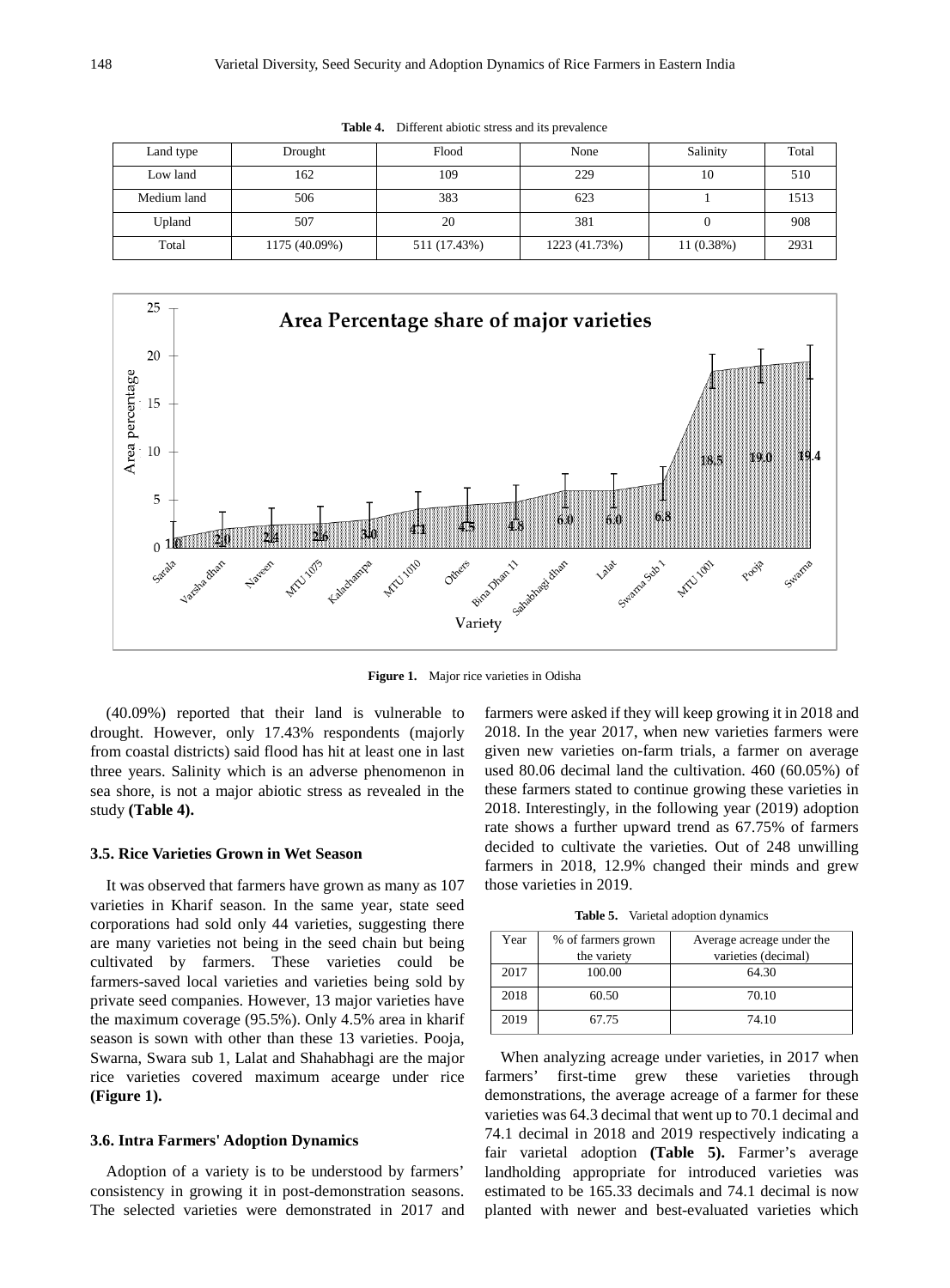accounts for 44.9% areas of all farmers are under new varieties which by any standard, presents an encouraging adoption trend.

However, there is a variation in variety wise adoption pattern. The highest adoption was noticed for Swarna sub 1, where 84.68% of farmers have reported having adopted this variety by 2019. This was closely followed by CR 1009 sub1 (85%), DRR dhan 42 (77.42%), and Bina dhan 11 (70.14%). These four new varieties except DRR dhan 42, have sub 1 gene and can tolerate water submergence for at least two weeks. This feature along with good yield is an adoption enabler in submergence hit areas, especially in the coastal region. Sahabhagi dhan and DRR dhan 44—suitable for drought-prone areas have gained acceptance of farmers as 68.18 and 66.66% of the farmers have adopted these varieties respectively.

#### **3.7. Inter Farmers Spread Varietal Knowledge**

The experiment was undertaken with 707 on-farm trial (OFT) participants and it strives to understand how these farmers diffuse the varietal knowledge and induce adoption among farmers who have not been part of the OFT experiments. Turned out, farmer (OFT)-farmers (non-OFT) spread of varietal knowledge is a catalyst to trigger the adoption of suitable varieties. In all, 707 farmers **(Figure 2)** have grown a new variety in the experiment, and 273 of them shared the varietal information with others, majorly among the fellow farmers in his village. The mean number of fellow farmers who become aware of new varieties through an OFT-farmer is 1.9. Thus 273 farmers have shared the varietal knowledge with 519 farmers. However, of these, only 164 (23.2%) such farmers have adopted the varieties in the next season.



**Figure 2.** Farmer to farmer spread of varietal knowledge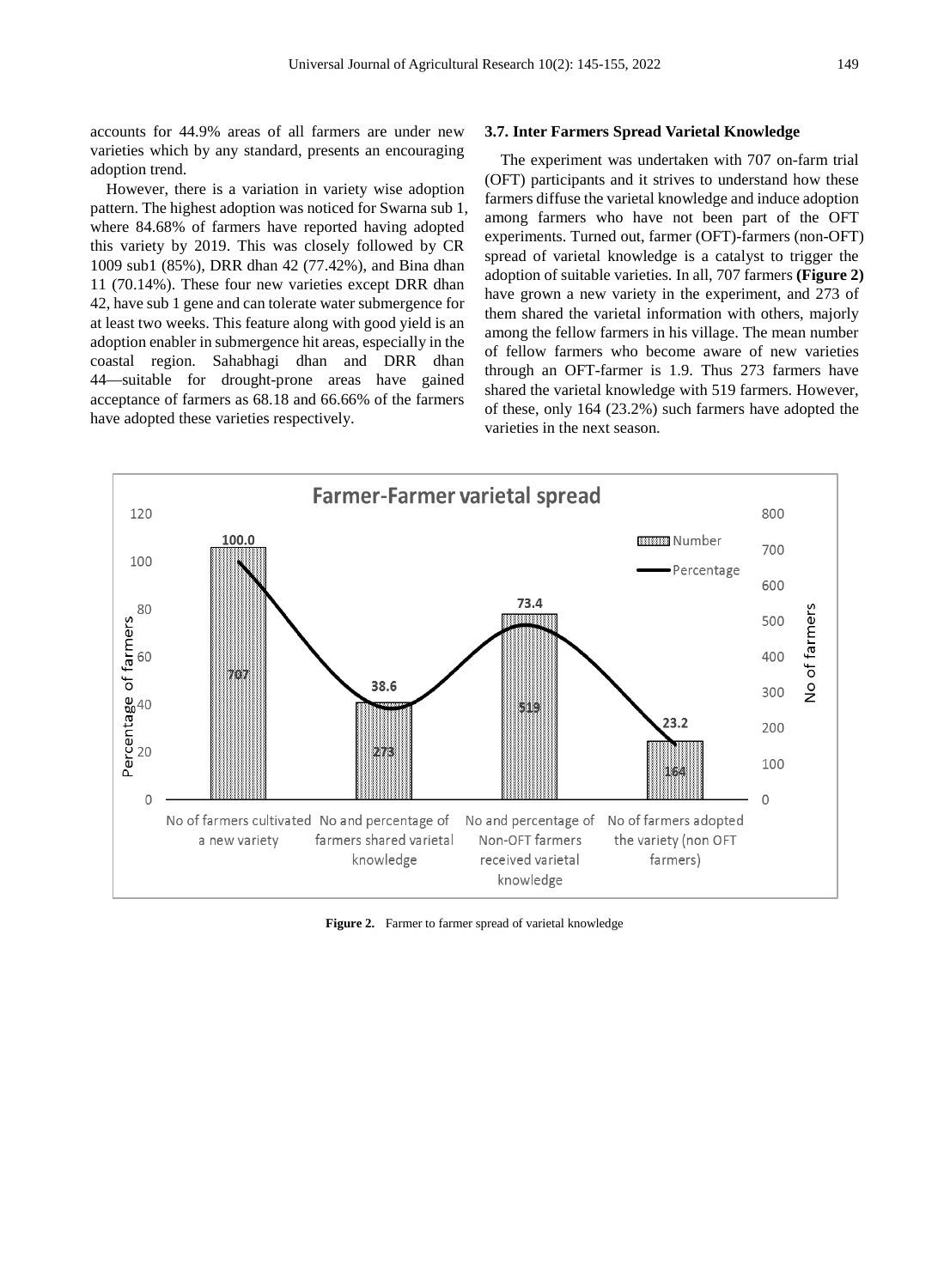

**Figure 3.** Farmer to farmer varietal dissemination



**Figure 4.** Farmers preferred source of varietal information

## **3.8. Seed Exchange/Sharing**

Farmers saved seeds and share from fellow farmers and relatives are the two major seed sources. 63% of farmers have reported having acquired seeds either of these two ways. 29% of farmers used the seeds received from other fellow farmers. Merely 22% of farmers reported that they purchased it from the market. Thus seed exchange mechanism plays a vital role in diffusing seeds of a new variety at a faster pace. This study also elicited that in 2018, the average seed saving by a farmer is 49.45 kgs in Kharif season and 12.22 kg (24.66%) is either shared with or sold to other farmers in the neighbourhood farmers for

## cultivation **(Figure 3).**

#### **3.9. The Best Route to Know about a New Variety**

Communication about a new variety to the target group is critically important for the dissemination of the innovation. The channels through which messages get transmitted appropriately are therefore of importance to reach farmers with a potential variety. As depicted in **Figure 4**, the nearest assistant agricultural officers and block agriculture officers(AAO/BAO), private input dealers, Primary Agriculture Societies (PACS) outlets are the major communication ports for such purposes, however,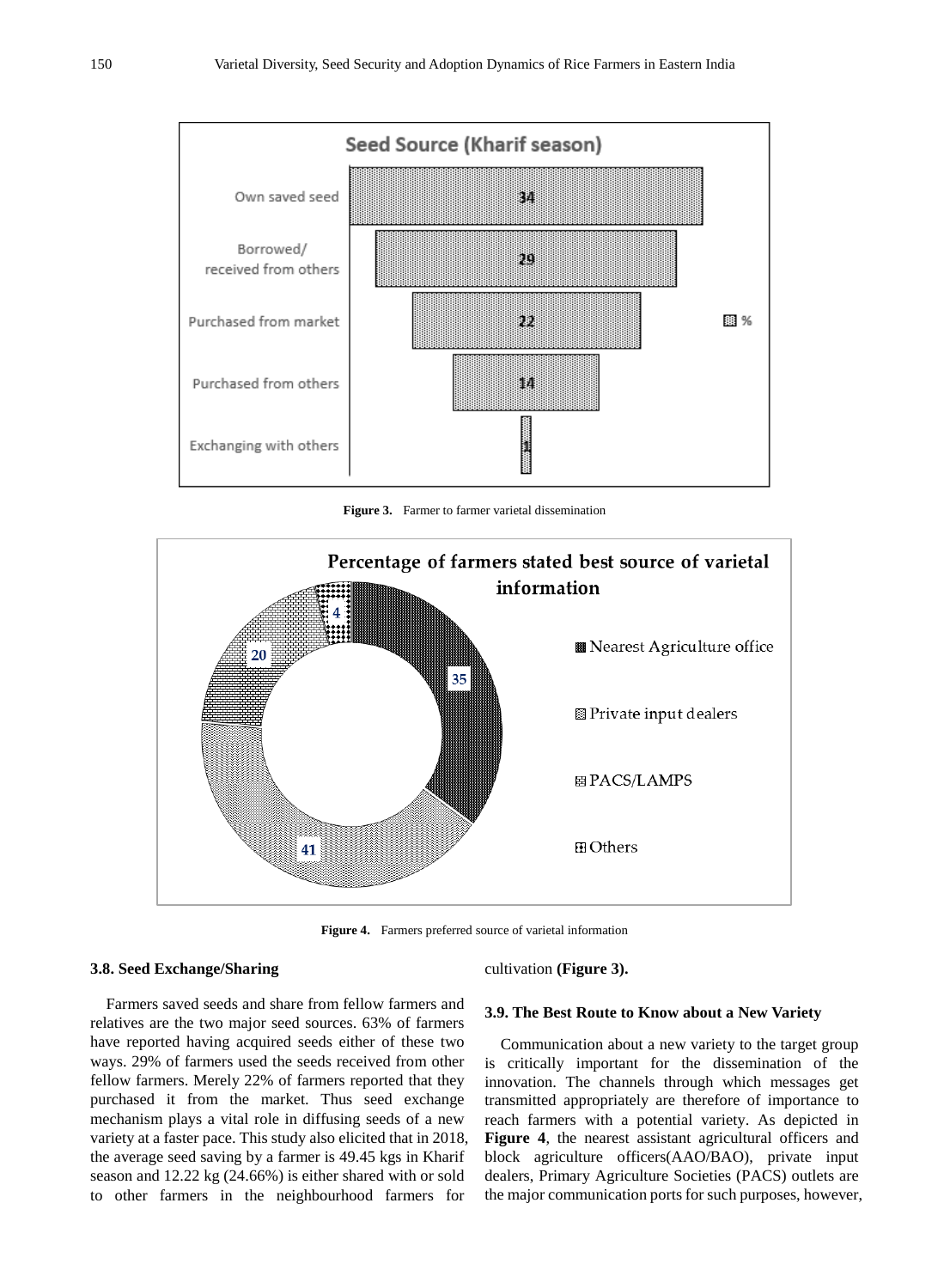such communication channels need to be approachable, farmer-friendly, and trustworthy. This study sought to understand which is the most convenient channels for a farmer in accessing information about a new variety. Notably, it has been found that 41.32% of farmers think private input dealers are the best source of varietal information. The local AAO and BAO offices are also a preferred port for varietal communication as stated by 35.03% of farmers. Interestingly, PACS—the largest network of seed sale for paddy, are chosen by only 19.76% of farmers as a favored communication source. Such findings lay more emphasis on private dealers and nearest agricultural offices for the diffusion of new varieties. Similarly, the PACS and Large Area Multipurpose Societies (LAMPSs) can be revamped to be used as a conduit for varietal information dissemination. Exploring the potential of these channels assumes high significance to enhance farmers' uptake of new varieties.

## **3.10. Variety Trait Choices of Farmers**

Farmers choose varieties based upon a set of prioritized

traits. These preferred traits are essential from the research perspectives of developing new varieties. Such trait intelligence aligns research priorities with farmers' requirements and preferences. The study attempted to synthesize **(Figure 5**) different such preferred traits of the respondents. The farmers were asked to make three choices (first, second and third) of trait qualities that they always look for in a variety before the adoption. Frequencies of these three choices when plotted in a treemap, it deciphered that yield, grain type, biotic resistance are the most cited under first choice. Cooking quality, yield, and biotic stress resistance are the major considerations as the second choice. Furthermore, yield, cooking quality, and abiotic stress tolerance were considered as major traits under the third choice. This essentially postulates yield, cooking quality biotic stress tolerance are the most decisive considerations that need alignment with a varietal development program. Notably, variety duration which is otherwise an important trait has not been mentioned strongly by the farmers. This can be explained by the farmers' assumption that any new variety released should have an appropriate duration in the target geography.

# Farmers' trait choices in a variety

| <b>First choice</b>                |                   |              | Second choice                      |               |       |                    | Third choice      |                                    |
|------------------------------------|-------------------|--------------|------------------------------------|---------------|-------|--------------------|-------------------|------------------------------------|
|                                    |                   |              |                                    |               |       |                    | Yield             | Climate<br>resilience              |
| Yield                              | <b>Grain Type</b> |              | <b>Taste</b>                       |               | Yield |                    |                   |                                    |
|                                    | Climate           |              |                                    |               |       |                    | <b>Taste</b>      | <b>Biotic stress</b><br>resistance |
|                                    | resilienc<br>e    | <b>Taste</b> |                                    | Grain<br>Type |       | Durati<br>on       |                   |                                    |
| <b>Biotic stress</b><br>resistance | <b>Duration</b>   |              | <b>Biotic stress</b><br>resistance |               |       | Climate resilience | <b>Grain Type</b> | Duration                           |

 $\blacksquare$  First choice  $\blacksquare$  Second choice  $\blacksquare$  Third choice

Figure 5. Farmers trait preference in a variety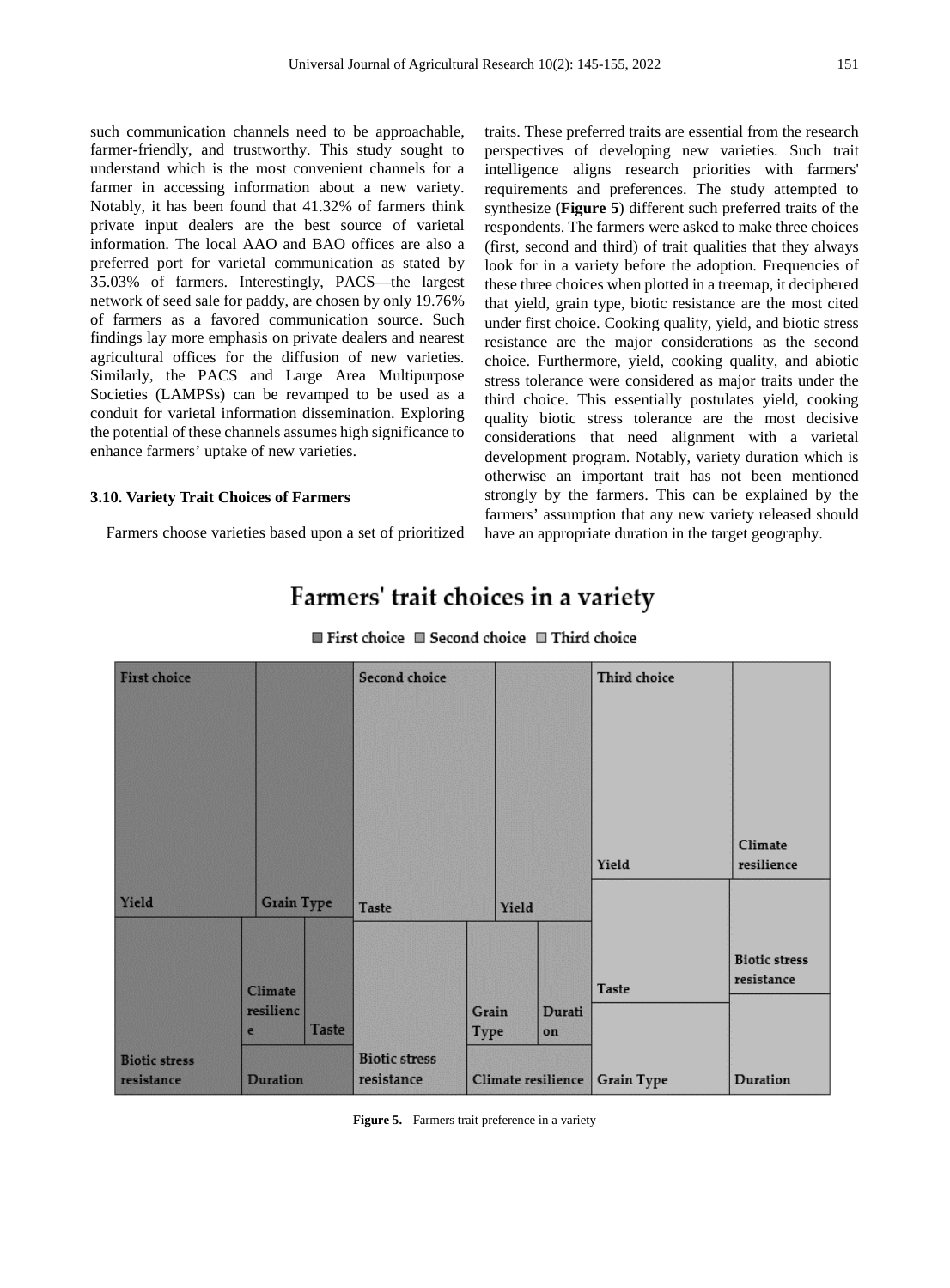## **3.11. Varietal Diversity**

The computed variety diversity index (VDI) was plotted **(Figure 6)** to understand the frequency of farmers under different levels of the index [16]. As many as 1192 (40%) farmers have reported growing a single variety, thus registering a perfect 0 index. This can either be due to non-adoption (this itself may be determined by a range of factors) of more suitable varieties or farmers are satisfied with currently grown varieties. In this sense, only 60% of respondents have stated some degree of varietal diversity. The highest frequency (1362) was observed for diversity index ranging from 0.41-0.6 **(Table 6).** A considerably higher incidence of diversity index  $(0.61$  and more) was reported by 362 farmers. Farmers have also been classified based on their calculated VDI and only 58.82% of farmers are found to have a moderate degree of diversity. About 41% of farmers are in the category of poor and low level of VDI and 12.35% of respondents scored a high level of diversity.



**Figure 6.** Frequency of VDI

| <b>Table 6.</b> Level of varietal diversity among farmers |  |
|-----------------------------------------------------------|--|
|-----------------------------------------------------------|--|

| Level of<br>diversification | <b>Class</b> | No of<br>farmers | Percentage |
|-----------------------------|--------------|------------------|------------|
| $0 - 0.20$                  | Poor         | 1194             | 40.74      |
| $0.21 - 0.40$               | Low          | 13               | 0.44       |
| $0.41 - 0.60$               | Moderate     | 1362             | 46.47      |
| $0.61 - 0.8$                | High         | 361              | 12.32      |
| $0.81 - 1$                  | Very high    |                  | 0.03       |

#### **3.12. Varietal Diversity by Category of Farmers**

There is a distinctive variation in terms of how farmers of different categories adopt more than one variety (**Table 7).** Farmers with relatively smaller landholding, for obvious reason, resist growing multiple varieties and this is confirmed by their low diversity index of 0.298. On the other side, medium and large farmers exhibited a higher magnitude diversity of 0.402 and 0.403 respectively. A moderate degree of diversity has been reported from semi medium farmers. Overall, the varietal diversity index is estimated to be 0.311, reflective of a high concentration of few varieties and this can be validated by a high density of few varieties in the total rice area. This is important to note here that these indices of diversity have been calculated for the same type of land (e.g medium, upland, etc) and therefore show how farmers plan to grow multiple varieties in the same ecology, thus nullifying the variation in varieties because of land type and other factors.

| Farmer category         | Variety diversity index |
|-------------------------|-------------------------|
| Large (more than 10 ha) | 0.403                   |
| Medium $(4-10$ ha)      |                         |

**Table 7.** Varietal diversity among different categories of farmers

| Farmer category           | Variety diversity index |
|---------------------------|-------------------------|
| Large (more than 10 ha)   | 0.403                   |
| Medium $(4-10$ ha)        | 0.402                   |
| Semi Medium (2-4 ha)      | 0.371                   |
| Small $(1-2$ ha)          | 0.328                   |
| All Farmers               | 0.311                   |
| Marginal (less than 1 ha) | 0.298                   |

#### **3.13. Diversity across Districts**

District wise perdormance in terms of VDI is presented in following map **(Figure 7).** A stark variation in the diversity index among districts is observable. Districts like Keonjhar, Mayurbhanj, and Sampablpur have measured 0.5 on the diversity scale but again there are districts such as Kandhamal, Koraput, and Malkangiri, where index is reported to be very low  $( $0.15$ ), much below the average$ figure of 0.311. Interestingly, Bhadrak, Bargarh, Jajpur, Balangir, which are otherwise ahead in rice farming have a low degree of diversity index.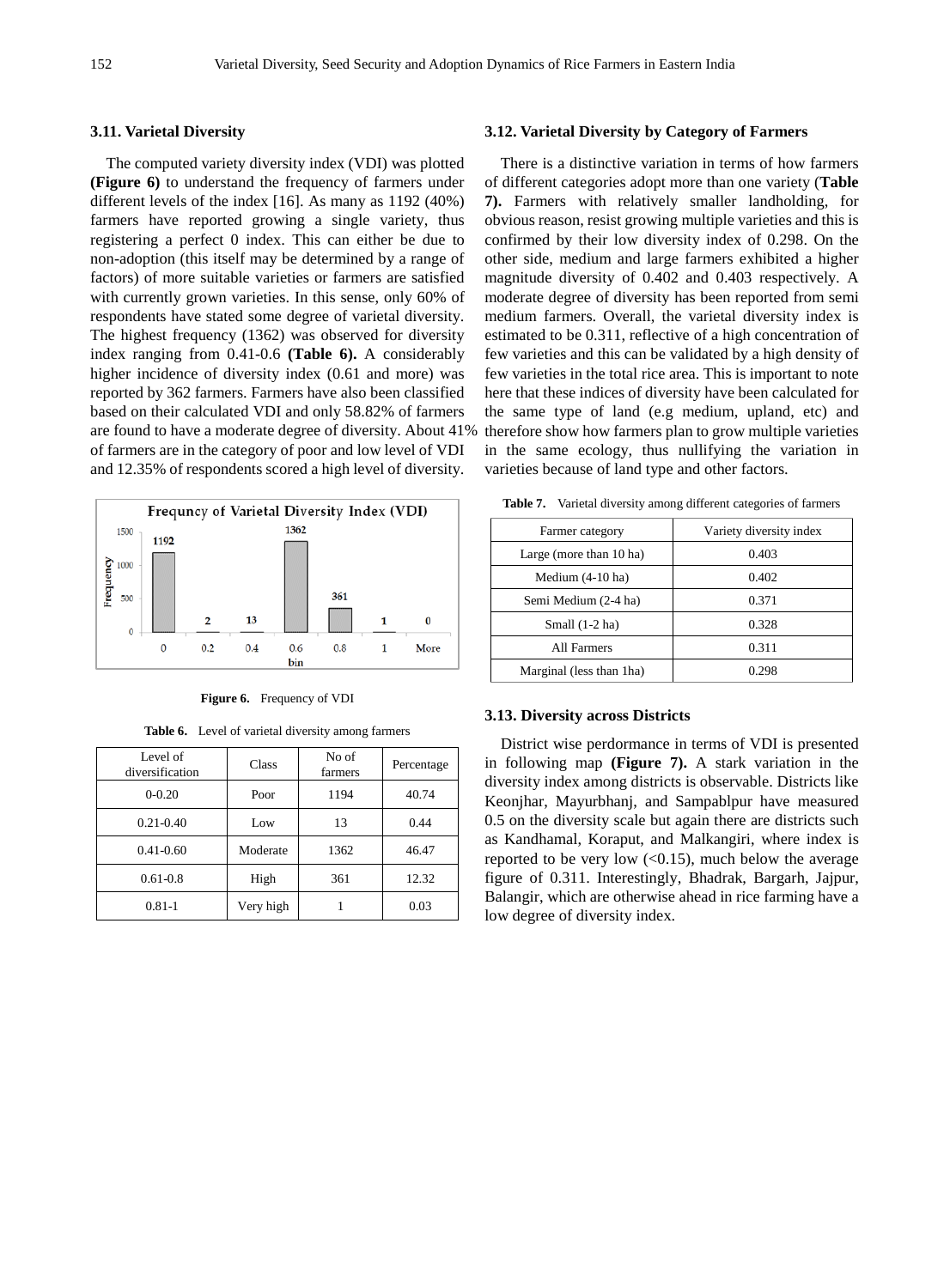

**Figure 7.** Variedal diversity inde (VDI) across study districts in Odisha

## **3.14. Diversity across Rice-Growing Ecologies**

Variation in the diversity index has also been seen across different rice-growing environments **(Table 8).** Low and Upland—both are frequently faced with extreme weather conditions during crop growth in the wet season. Water scarcity in drought-prone areas and inundation in low-lying districts are the state's chronic phenomena Therefore, these two ecologies demand more choices of varieties that can potentially exhibit resilience to these abiotic stresses. However, the index for low land is estimated to be 0.35 whereas it is  $0.349$  in upland indicating low varietal choice and adoption of multiple varieties in both of these ecologies. Notably, medium land that is relatively stress-free has revealed very low magnitude diversity (0.276). Farmer's reservation for few well-performing mega varieties, little urge to adopt newer and more varieties, partially explain this low varietal diversity in this ecology.

**Table 8.** Varietal diversity across rice ecologies

| Ecology     | Variety diversity index |
|-------------|-------------------------|
| Low land    | 0.250                   |
| Medium land | 0.276                   |
| Upland      | 0.349                   |
| All         | 0.311                   |

The variety diversity map for major abiotic stresses when generated **(Table 9**), it was found that farmers who confront drought have an index of 0.307 and for flood-affected areas, it is only 0.245. This elucidates either choice and adoption of multiple varieties are limited in areas flood-vulnerable areas. In salinity-prone areas (particularly the coastal districts), the index was found to be 0.374.

| Abiotic stress | Variety diversity index |
|----------------|-------------------------|
| Drought        | 0.307                   |
| Flood          | 0.245                   |
| None           | 0.343                   |
| Salinity       | 0.374                   |
| All            | 0.311                   |

Table 9. Varietal diversity in different stress prone rice ecologies

## **3.15. Varietal Diversity and Farmers' Education Level**

The extent of varietal diversity is positively correlated with the years of schooling of the farmers. Seemingly, farmers with more education levels tend to diversify varietal buckets. This corroborates the general notion that with more years of schooling, farmers are usually in a better place to access relevant information and knowledge about agricultural activities. The simple correlation estimated between education level and diversity in varieties is 0.54 reflecting a stronger association of these two variables. Therefore, any policy measures relating to varietal diversity need to consider this association.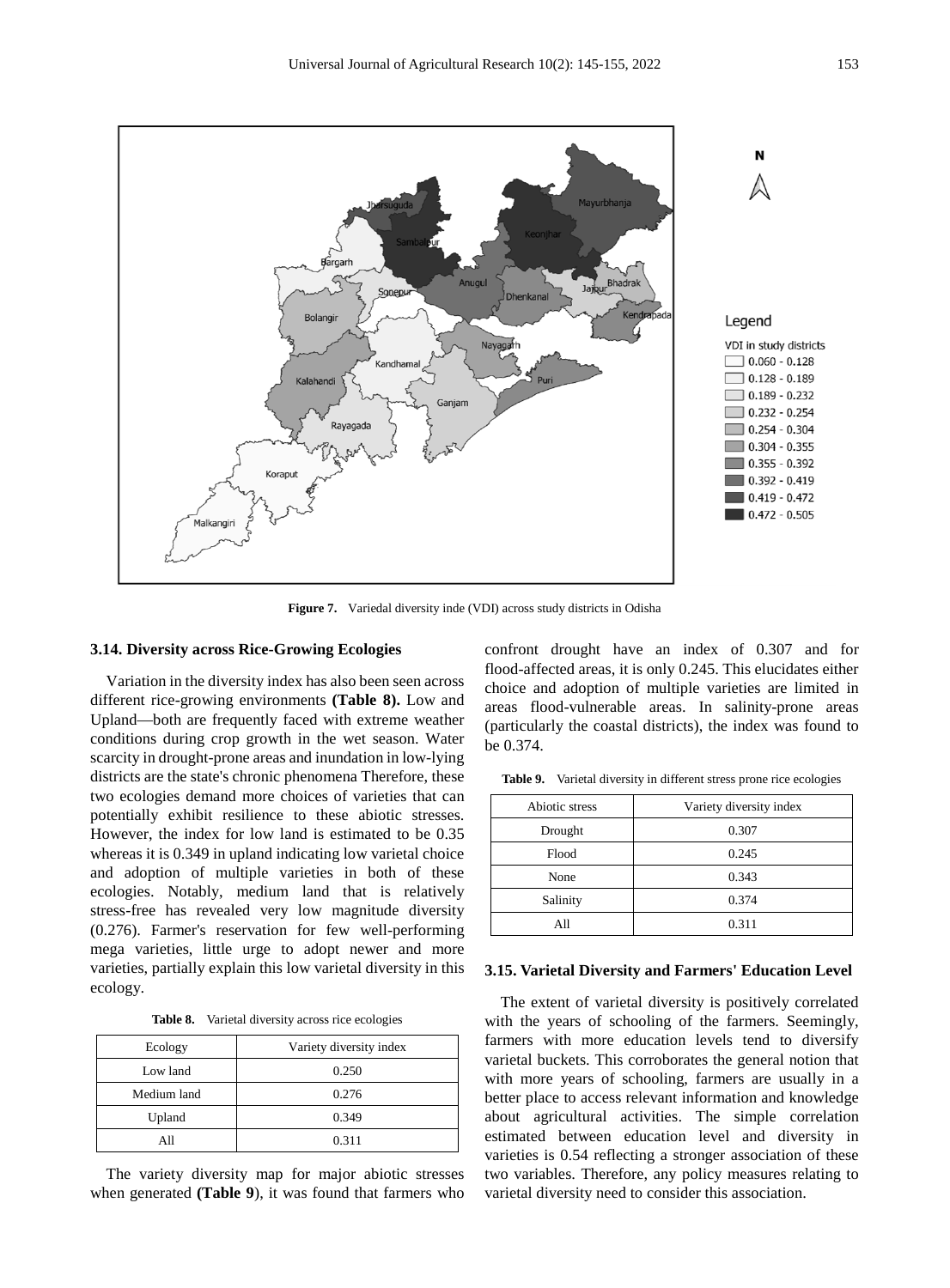## **3.16. Seed Security at the Household Level**

Seed security thus measured illustrates several insights around the selected indicators. The ideal and expected score of each indicator is 10, signifying the highest possible achievement and it is visualized with the help of a radar chart **(Figure 8**). The seed availability, starting point to reinforce seed security, scored 8.2 out of 10 and it can be termed as a reasonable degree of security. This score also underlines that the current system including formal and informal seed channels is quite efficient to offer seeds to the farmers in a time-bound manner. However, a low seed access score (7.3) explains farmers cannot always access those seeds available in the system. A host of reasons may trigger such scenarios like farmers wanting to buy seeds from public and private outlets but cannot reach them because of information gaps and other challenges [12]. Those farmers who grow hybrid varieties may not always be able to afford the pricey hybrid varieties mainly being marketed by private companies. On several occasions, as stated by farmers, some common farmers face hardship to access seeds through the farmer-farmer exchange because of tilted community power dynamics [4]. The domain of seed quality with a mean score of 6.4 suggests that seed security is weakened by the quality issue and it brings forth the dissatisfaction of farmers about the available and accessed seeds. The quality control measures for both farm-saved and seeds sourced from formal channels are found to be vital here. When the approach is to skilling farmers to meet quality seeds on their own, capacity

development initiatives can be fruitful. Since 63% of farmers acquire seeds from farm-saved stock (as analysed above), making farmers self-reliant through capacity building holds reasonable importance.

The flexibility and a wider varietal choice boost the seed security of the farmers. The estimated score of this indicator is just 5.2 and it explains farmers have a very limited choice range in choosing the variety of their preferences. This choice of varieties however reflects farmers' preferences, not necessarily the selection of expert-recommended varieties. The poor outcome of this indicator also suggests a possible extension gap in popularizing many of those newly bred varieties suitable for the state. The correct positioning of those new varieties aided by trait-based market segmentation supposedly can help improve this indicator.

Seed system stability, which incumbents upon the other four indicators during a crisis, has attained a score of 6.6. Such a moderate score explained that in the event of an unlikely situation (such as flood, drought, or any other exigencies, etc.), seed availability, access, quality, and variety choice are adversely impacted to a greater extent. This indicator, therefore, highlights bringing in the system more resilience to improve the seed security. In a flood or drought year, many seed growers suffer crop loss and seed availability is shrinks. In such a situation, the seed quality aspect is also diluted. Appropriate contingency measures both for formal and informal seed channels are therefore indispensably required.



**Figure 8.** Farmers seed security as visualized in radar chart